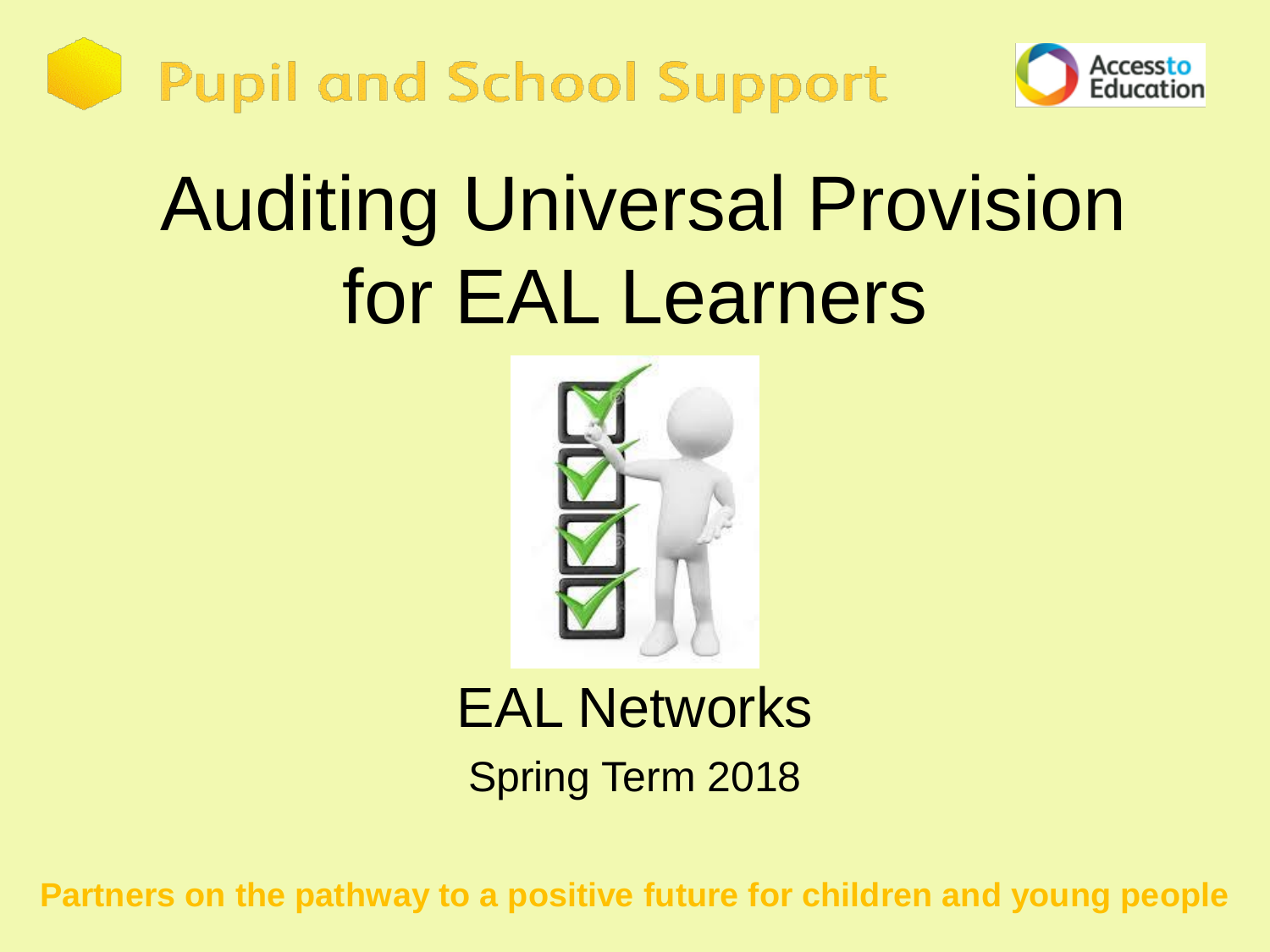

 $\checkmark$  To develop an understanding of the pedagogy underpinning universal EAL provision

 $\checkmark$  To share the main principles that should be present in high quality universal provision for EAL learners

 $\checkmark$  To explore ways of auditing provision whilst promoting whole staff buy in.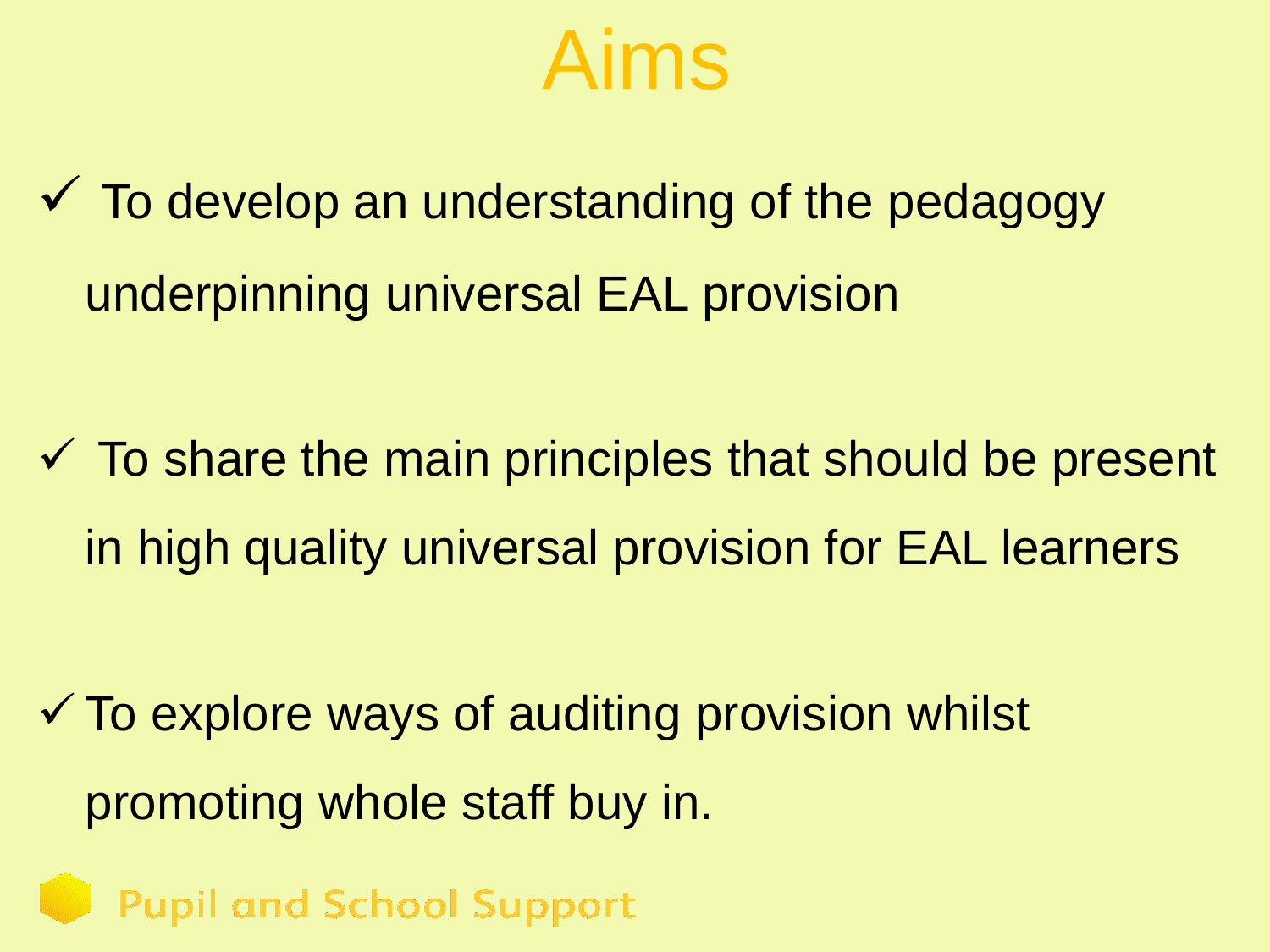## Underpinning Pedagogy

'EAL pedagogy is the set of systematic teaching approaches which have evolved from classroom based practices in conjunction with the development of knowledge through theoretical and research perspectives. These approaches meet the language and learning needs of pupils for whom English is an additional language. They can be used in a wide range of different teaching contexts.' (NALDIC 2011)

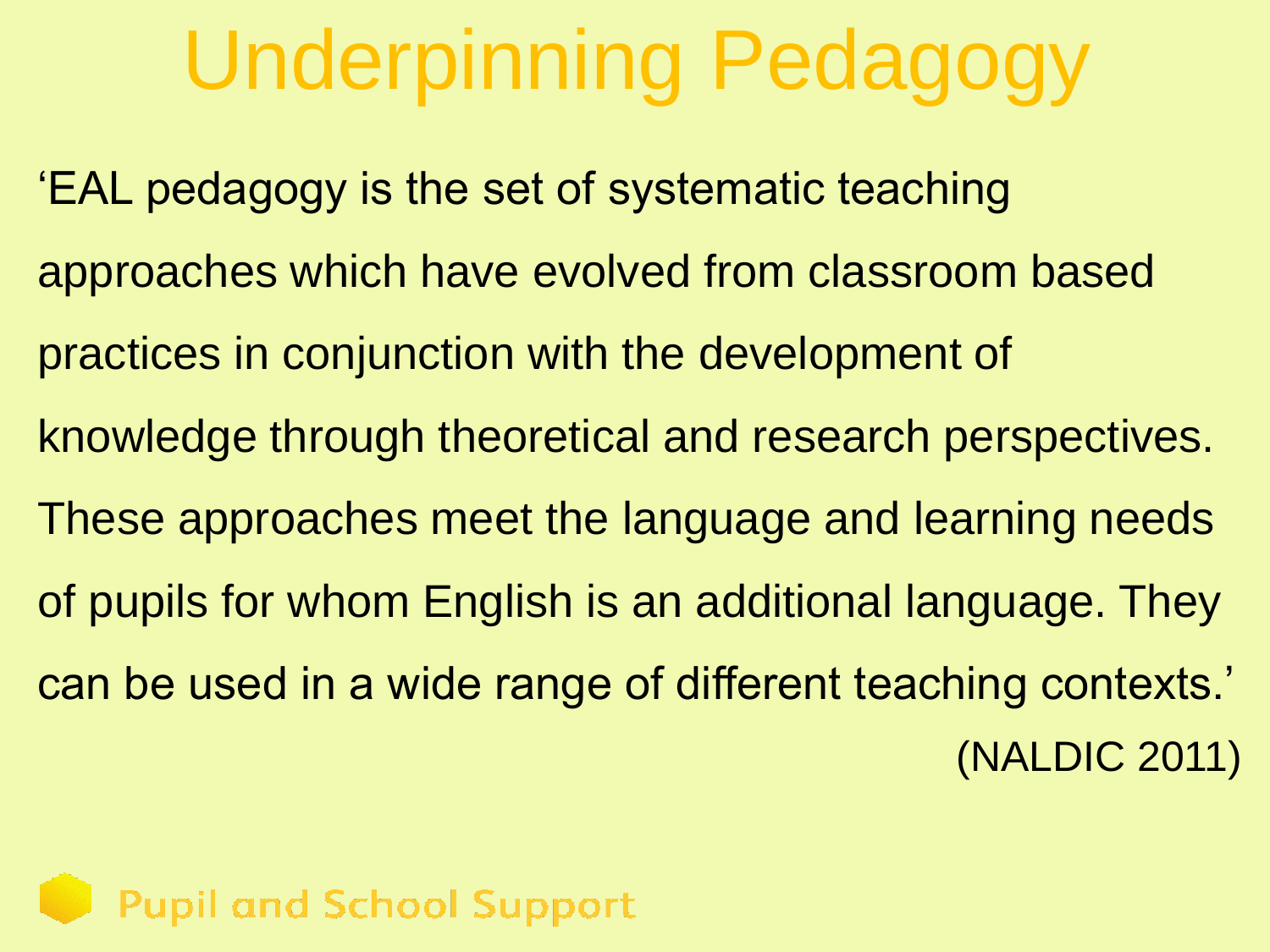# Use of Dominant Language

Provision in schools should:

- Support and develop the child's competence in the dominant language
- Innate ability to learn language
- Surface features of all languages derive from a common underlying proficiency
- Knowledge developed in first language can easily be transferred to second or third languages (Cummins 1981)**Pupil and School Support**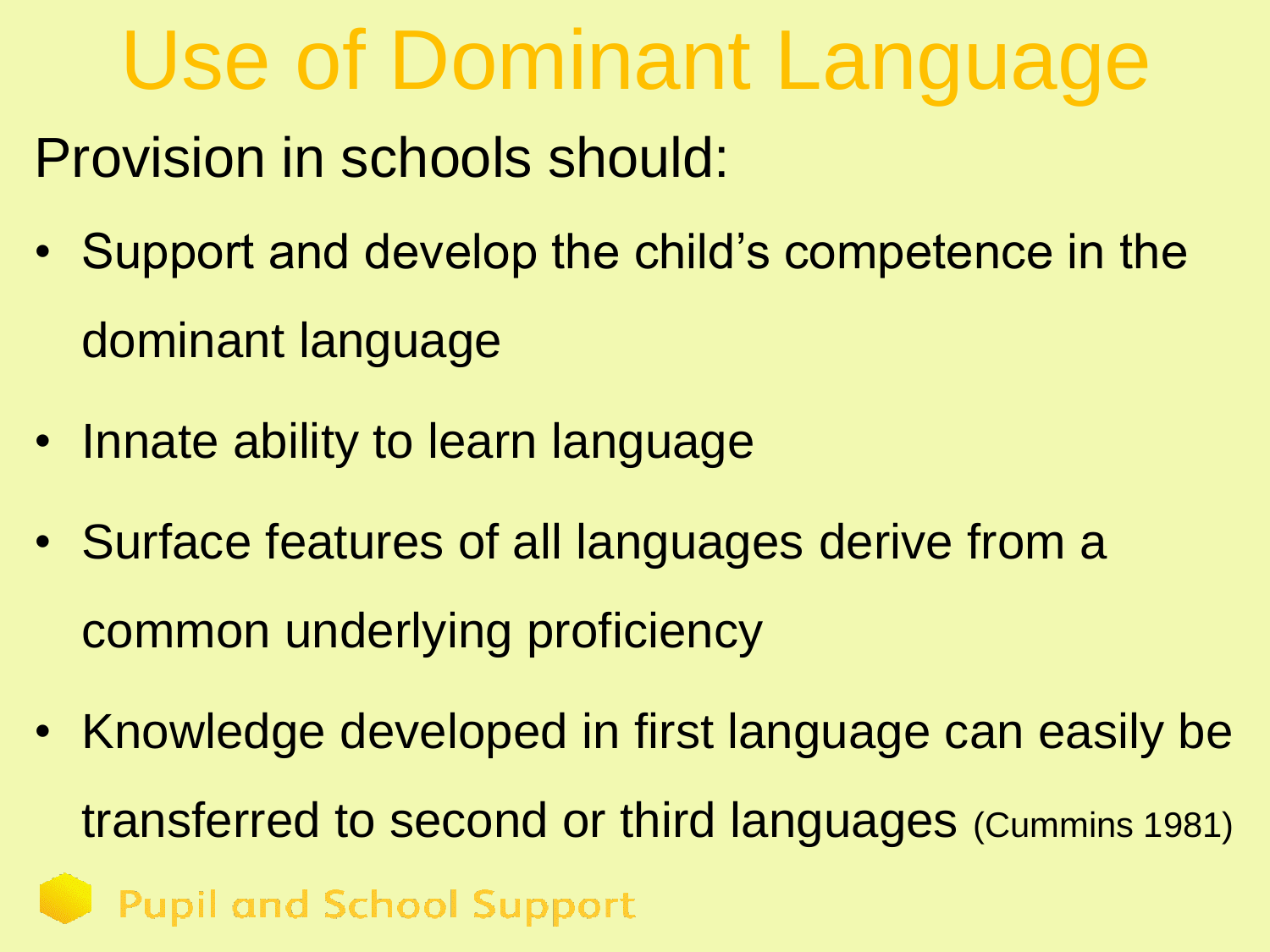## Challenging Learners

Links need to be made between:

- Language acquisition
- Cognitive development
- Academic development

Work should be provided that is sufficiently challenging for both those who are new to English as well as more advanced EAL learners**Pupil and School Support**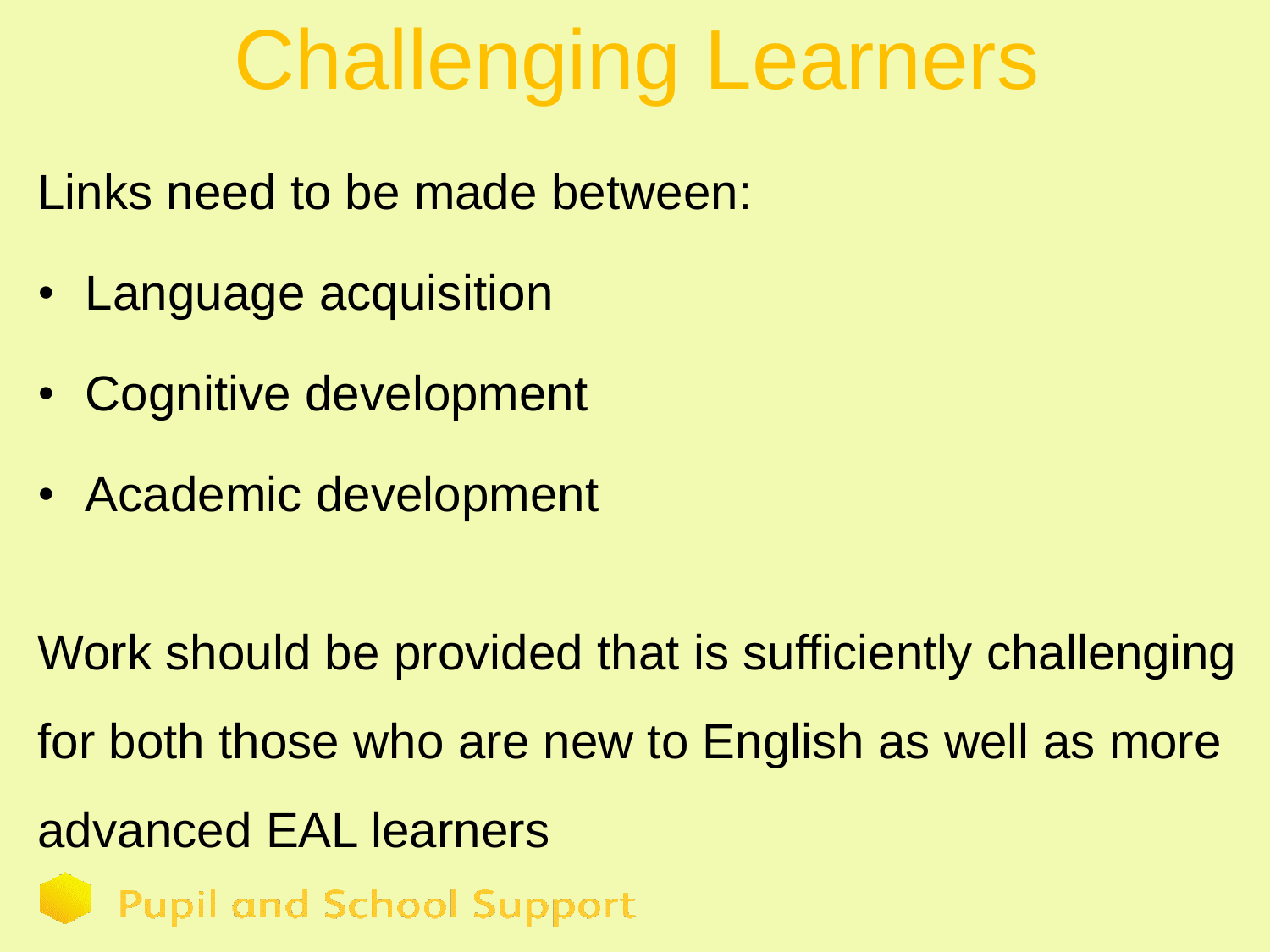## Challenging Learners

#### A planning frame

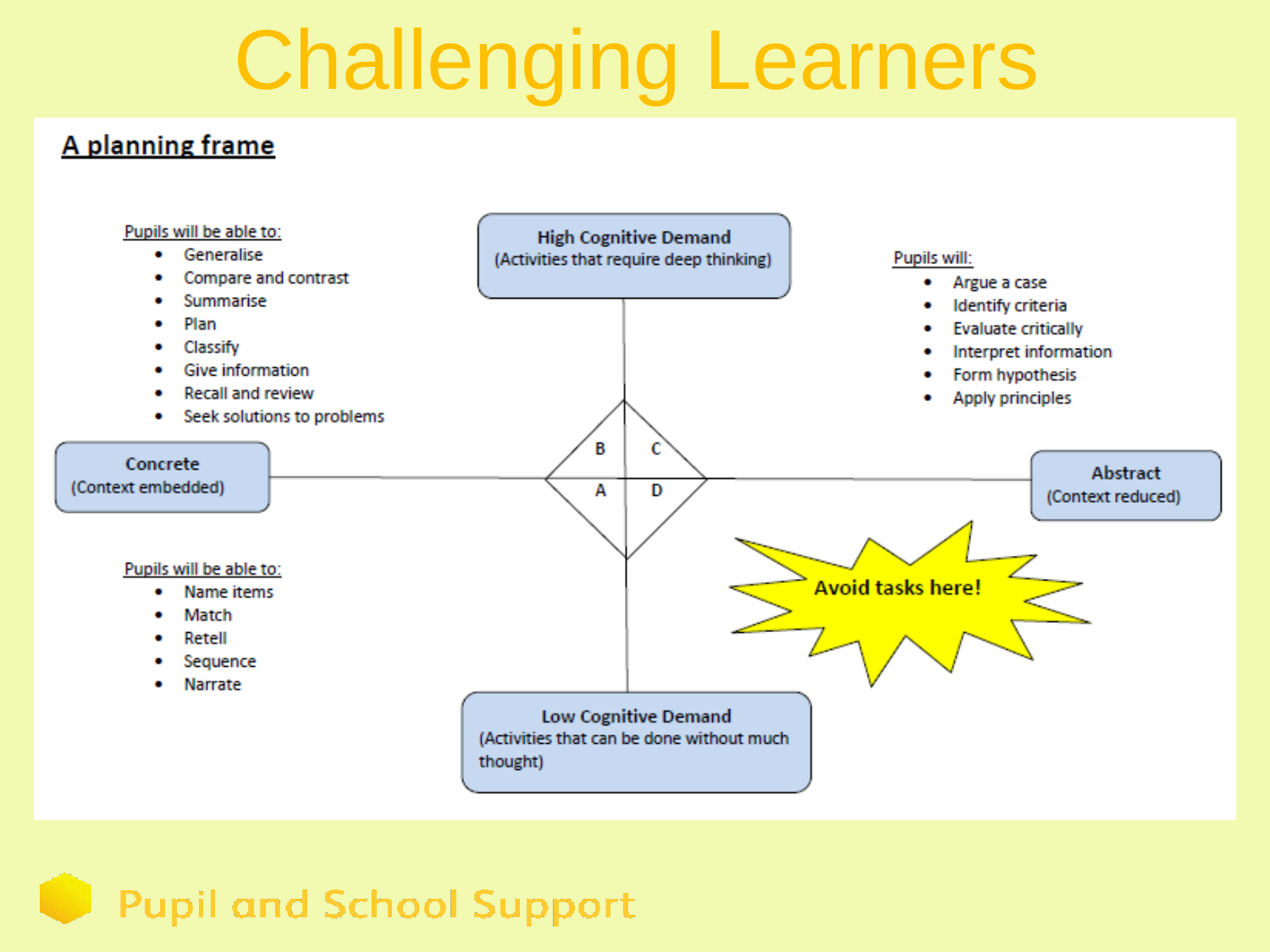## 5 Principles of Good Practice

- 1. Activating prior knowledge in the learner
- 2. Providing a rich context
- 3. Encouraging learners to communicate in speech and writing
- 4. Pointing out key features of English explicitly
- 5. Developing learners' independence.

NALDIC 1999

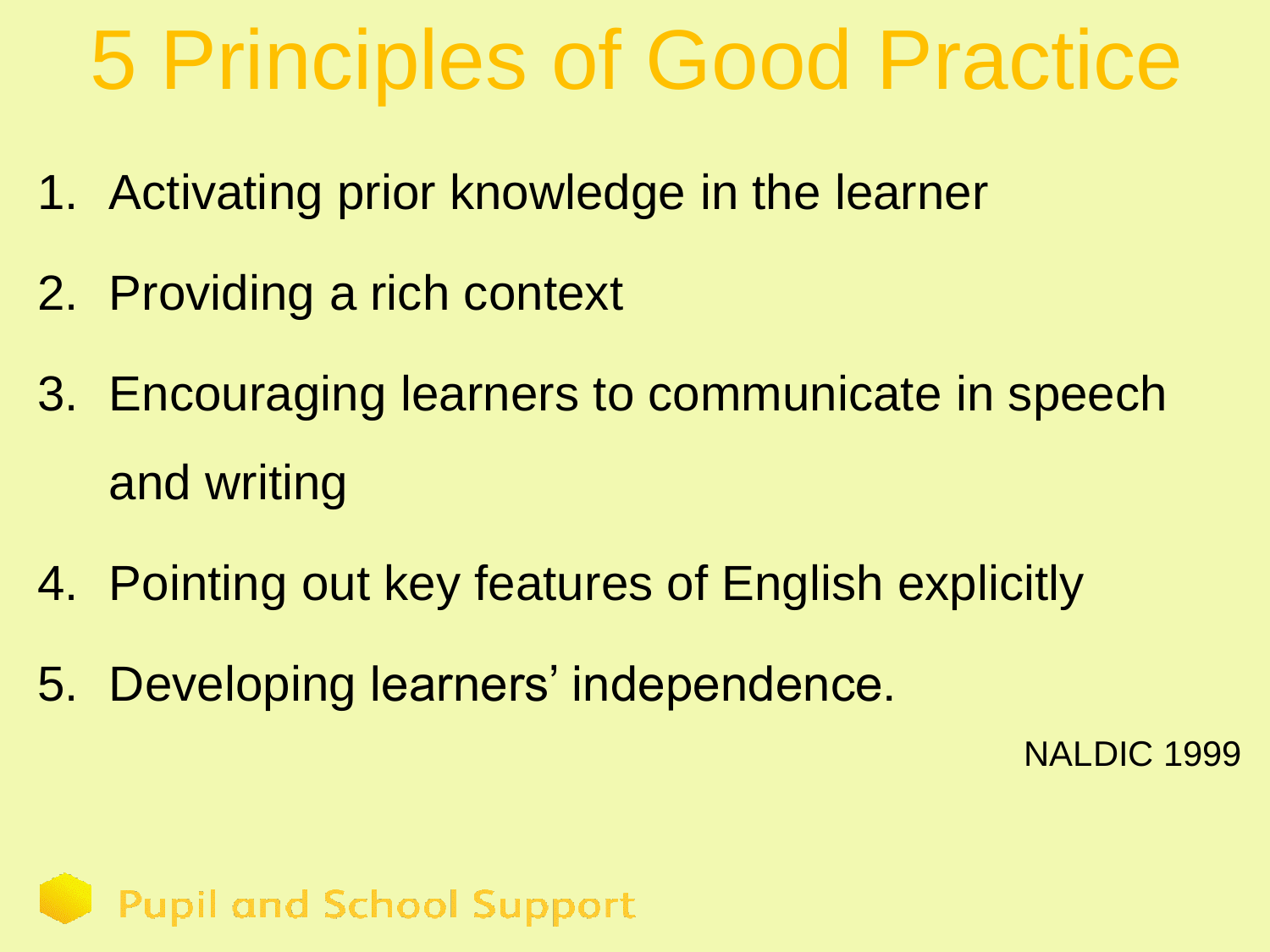### 1. Activating Prior Knowledge In The Learner

Strategies include:

- finding out what learners know about a topic through questioning
- mind-mapping in pairs or small groups
- use of first language
- relevant curriculum taking account of learners' cultural background
- discovery tasks
- KWL charts (what we Know, what we Want to know, what we have Learned).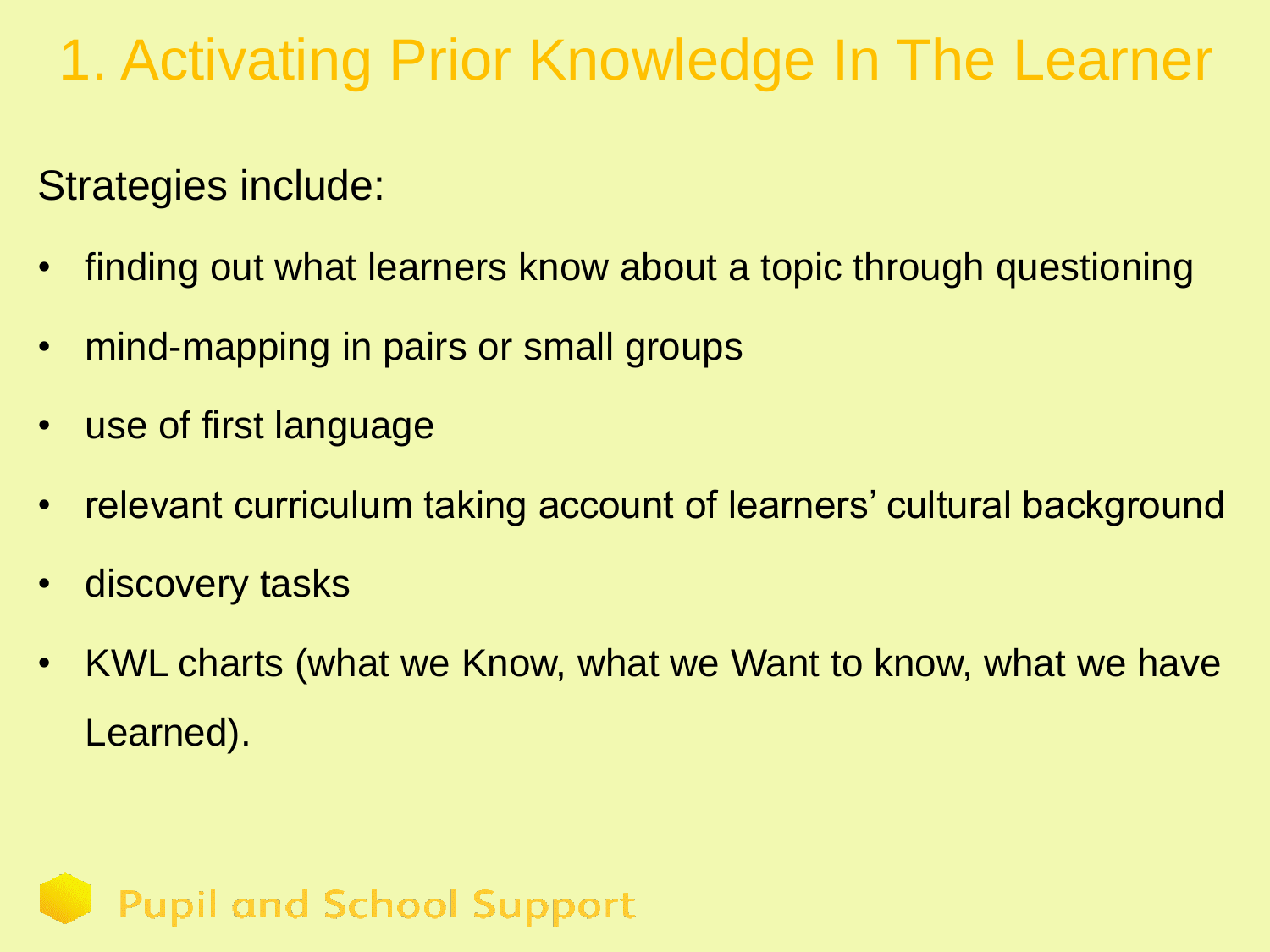### 2. Providing a rich context

Strategies to make the verbal more visual include:

maps

**timelines** 

• diagrams

flow charts

tables and grids

- videos
- graphs, charts and pictograms • computer graphics..

**Pupil and School Support** 

Additional contextual support can be provided by translating key words and encouraging learners to make links between their first language and English.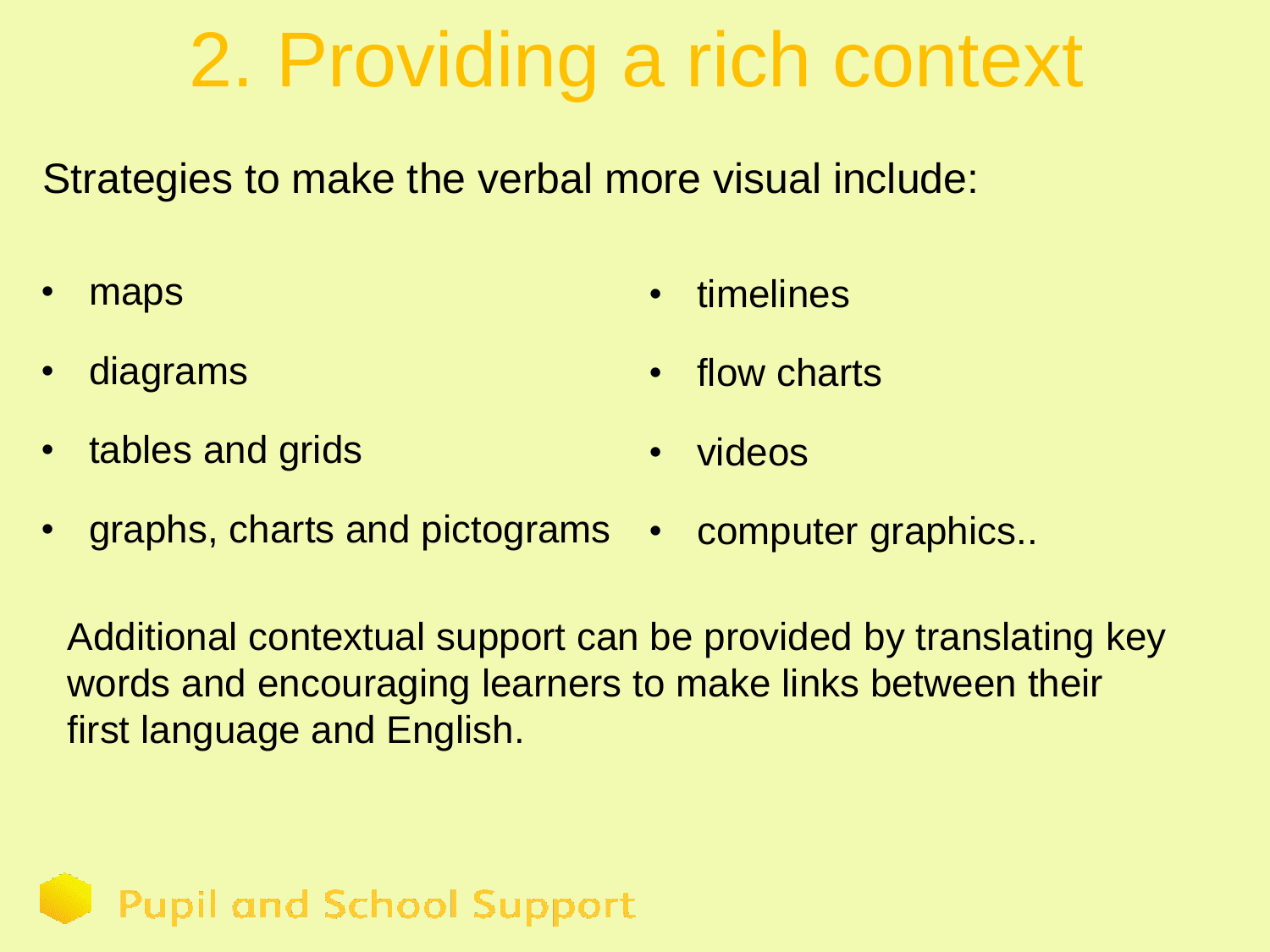### 3. Encouraging learners to communicate in speech and writing

Strategies include:

- peer tutoring and coaching
- collaborative learning activities
- drama and role-play
- questioning strategies (asking questions where detailed response is required, allowing sufficient waiting time before expecting an answer)
- scaffolded writing activities (using writing frames, modelling, using notes, tables or planning boxes)
- opportunities to rehearse language orally before writing.**Pupil and School Support**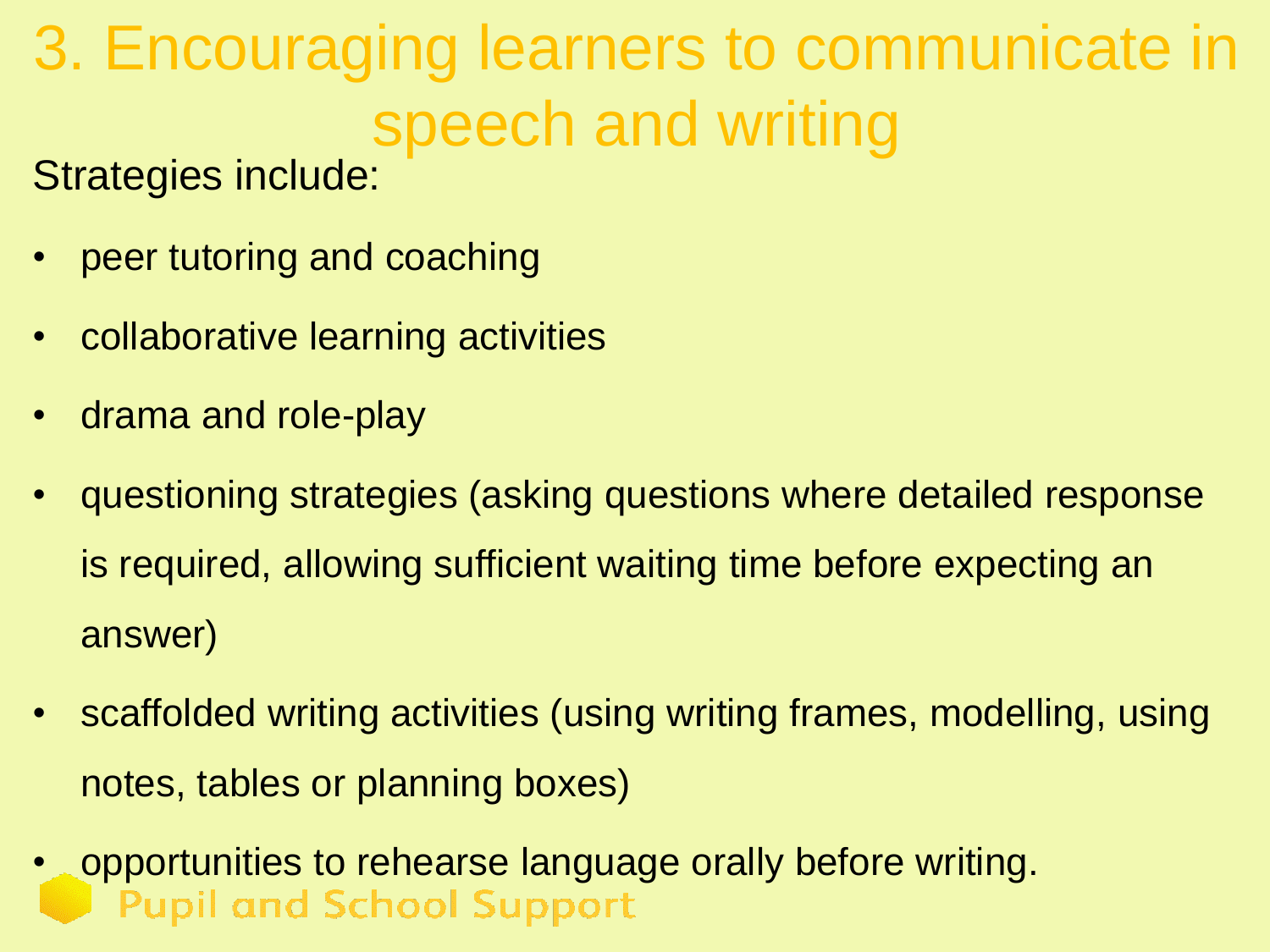### 4. Pointing out key features of English explicitly

#### Strategies include:

- drawing attention to specific grammatical forms used in texts or in speech
- providing oral and written models
- modelling and extending their use, providing opportunities to practise them
- scaffolding speaking and writing through the use of speaking and writing frames
- making links between specific features of English and the learners' first language, or encouraging learners to do this.**Pupil and School Support**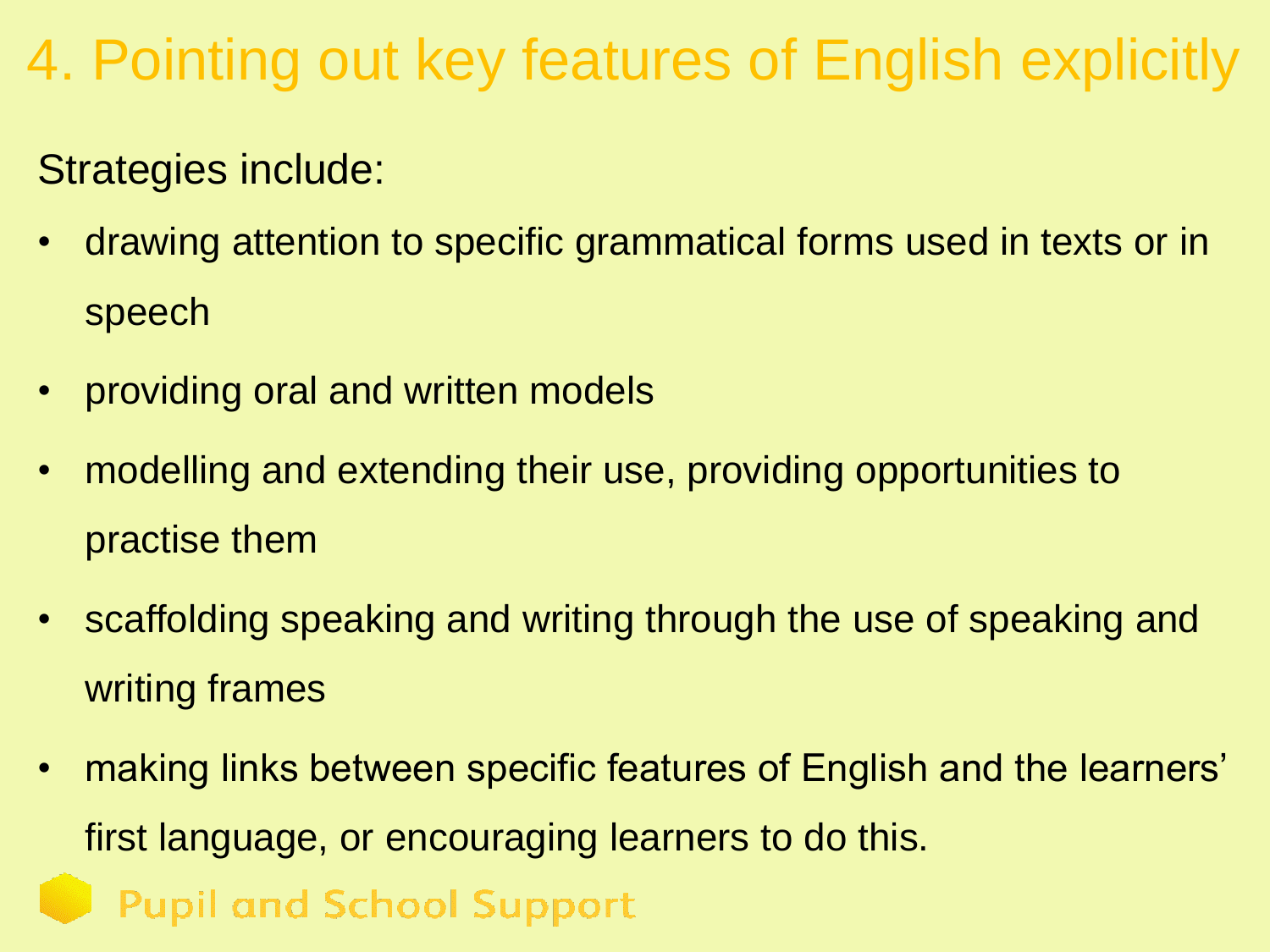### 5. Developing learners' independence

#### **Gradual Release of Responsibility Model for Teachers Creating Autonomy for Learners**

| <b>Focus Lesson</b>                                                                                             | <b>Guided</b><br><b>Instruction</b>                                                        | <b>Collaborative</b>                                                                                                                  | Independent                                                                                                           |
|-----------------------------------------------------------------------------------------------------------------|--------------------------------------------------------------------------------------------|---------------------------------------------------------------------------------------------------------------------------------------|-----------------------------------------------------------------------------------------------------------------------|
| <b>Little/No</b><br><b>Control</b><br><b>High</b><br><b>Support</b>                                             |                                                                                            |                                                                                                                                       | <b>Level of</b><br><b>LEA RNER Control</b>                                                                            |
| When?<br>Explicit teaching.<br>Whole class lessons related<br>to Program of Studies.                            | <b>Low Control</b><br><b>Moderate</b><br><b>Support</b>                                    |                                                                                                                                       |                                                                                                                       |
| <b>Strategies</b><br><b>Think Aloud</b><br>D irect Instruction<br>C reation of Anchor Charts<br>E <sub>tc</sub> | <b>Level of LEAD</b><br><b>LEA RNER Support</b><br>When?<br><b>Small Group/P artners</b>   | <b>Moderate</b><br><b>Control</b><br>Low<br><b>Support</b><br>When?                                                                   |                                                                                                                       |
|                                                                                                                 | <b>Strategies</b><br>Pair and Share<br><b>Group Work</b><br>Games<br>Read to Someone, etc. | Small Group/Individual<br><b>Strategies</b><br>Pair and Share (share<br>metacognition), Group Work<br>Games, Read to Someone,<br>etc. | <b>High Control</b><br><b>Little/</b><br><b>No Support</b><br>Ind. reading, writing,<br>creating, collaborating, etc. |
| I do it.                                                                                                        | We do it.                                                                                  | You do it together.                                                                                                                   | You do it alone.                                                                                                      |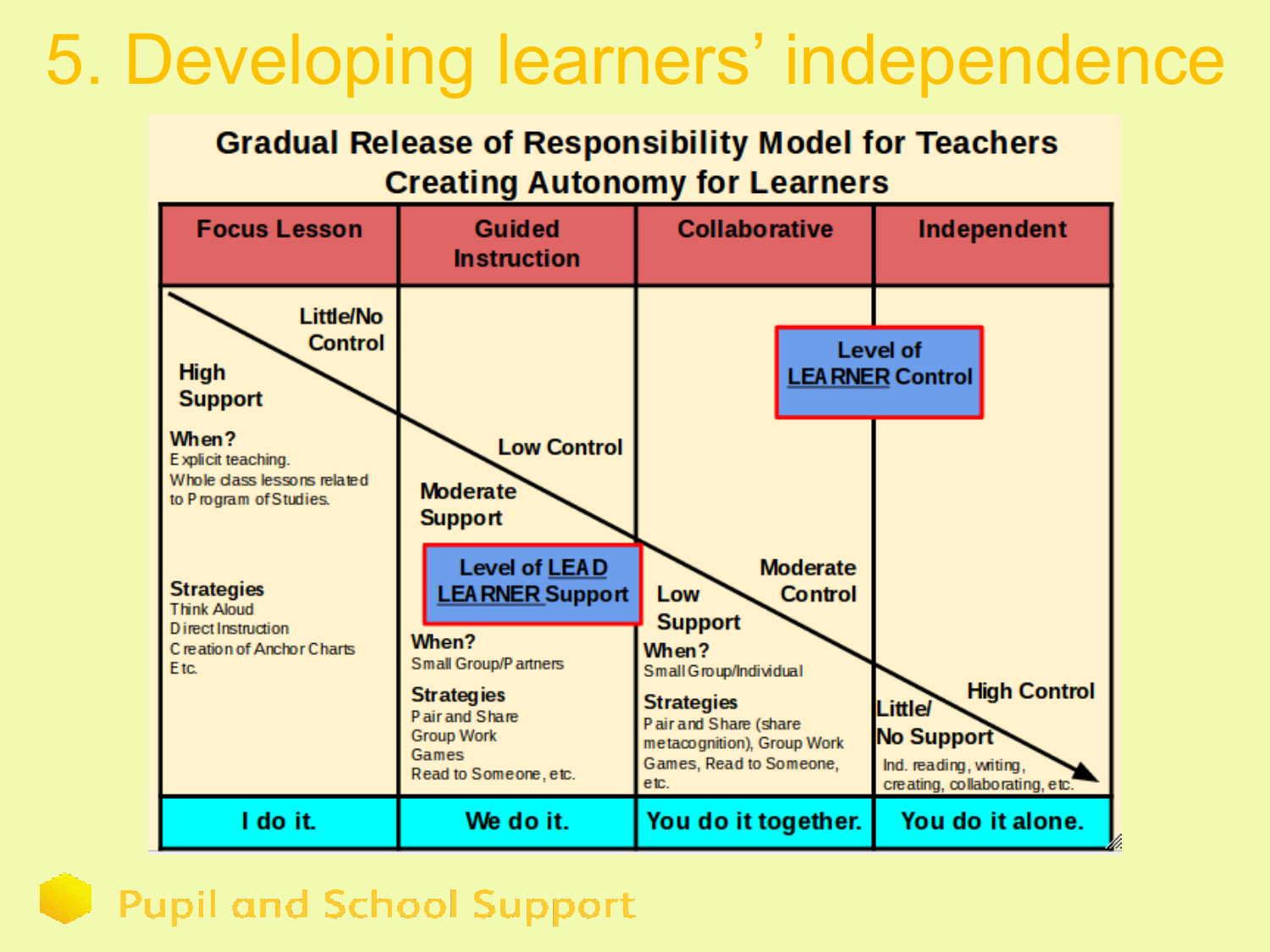### Additional adults

- specialist EAL teachers
- teaching assistants (TAs)
- bilingual teaching assistants (BTAs)
- parents
- other community members

All additional adults should have access to training about the needs of EAL learners so that they can support the mainstream teacher in providing effective teaching.

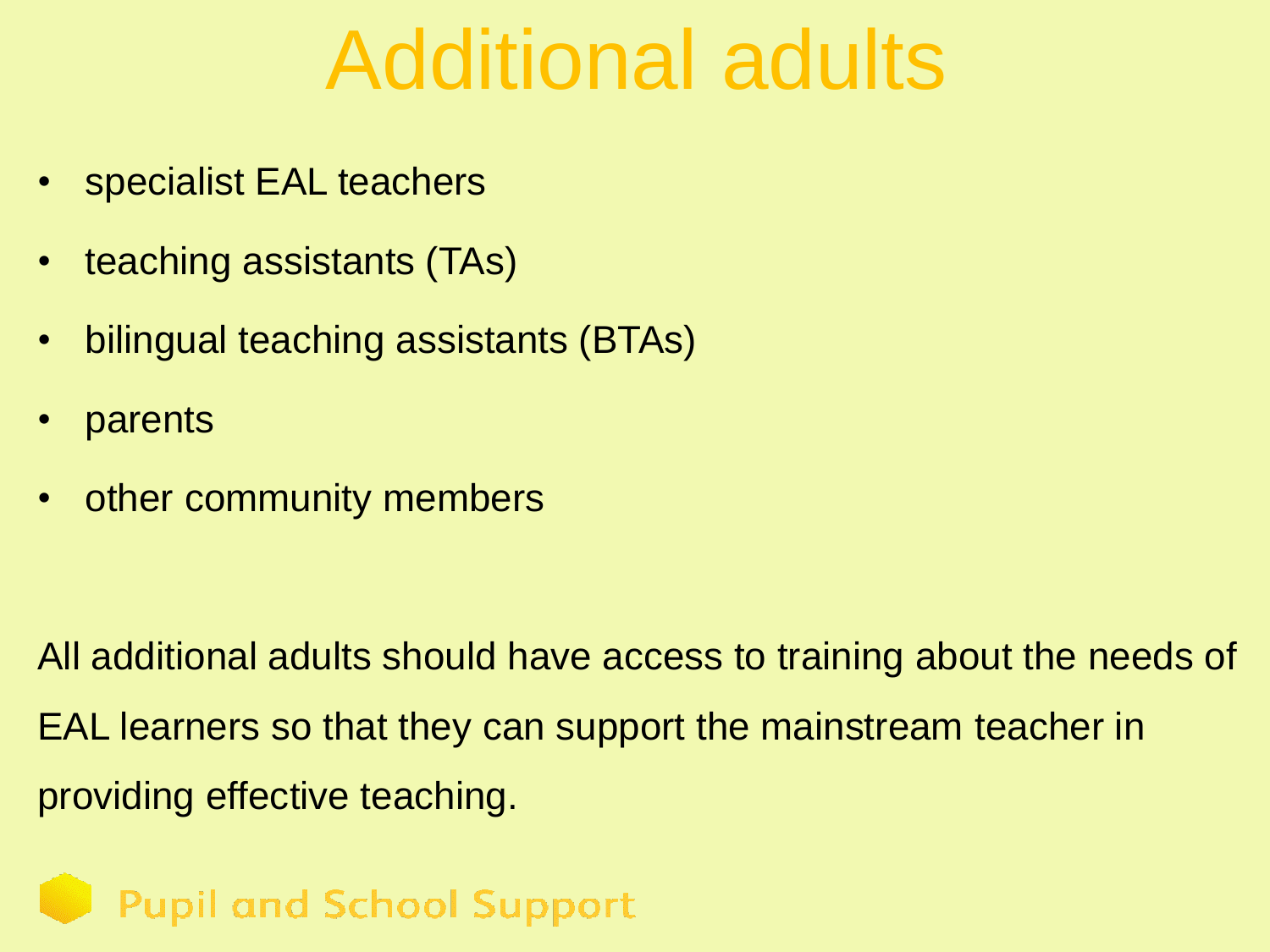## TA Support in the Classroom

- pre-teaching key vocabulary before a topic is tackled in class
- finding appropriate visuals in advance to help EAL learners access the lesson
- observing EAL learners to feed into mainstream teacher's assessment and planning
- providing language models for EAL learners
- facilitating group work in class not necessarily the same group each time, and this can be groups that include learners who can provide good models of English

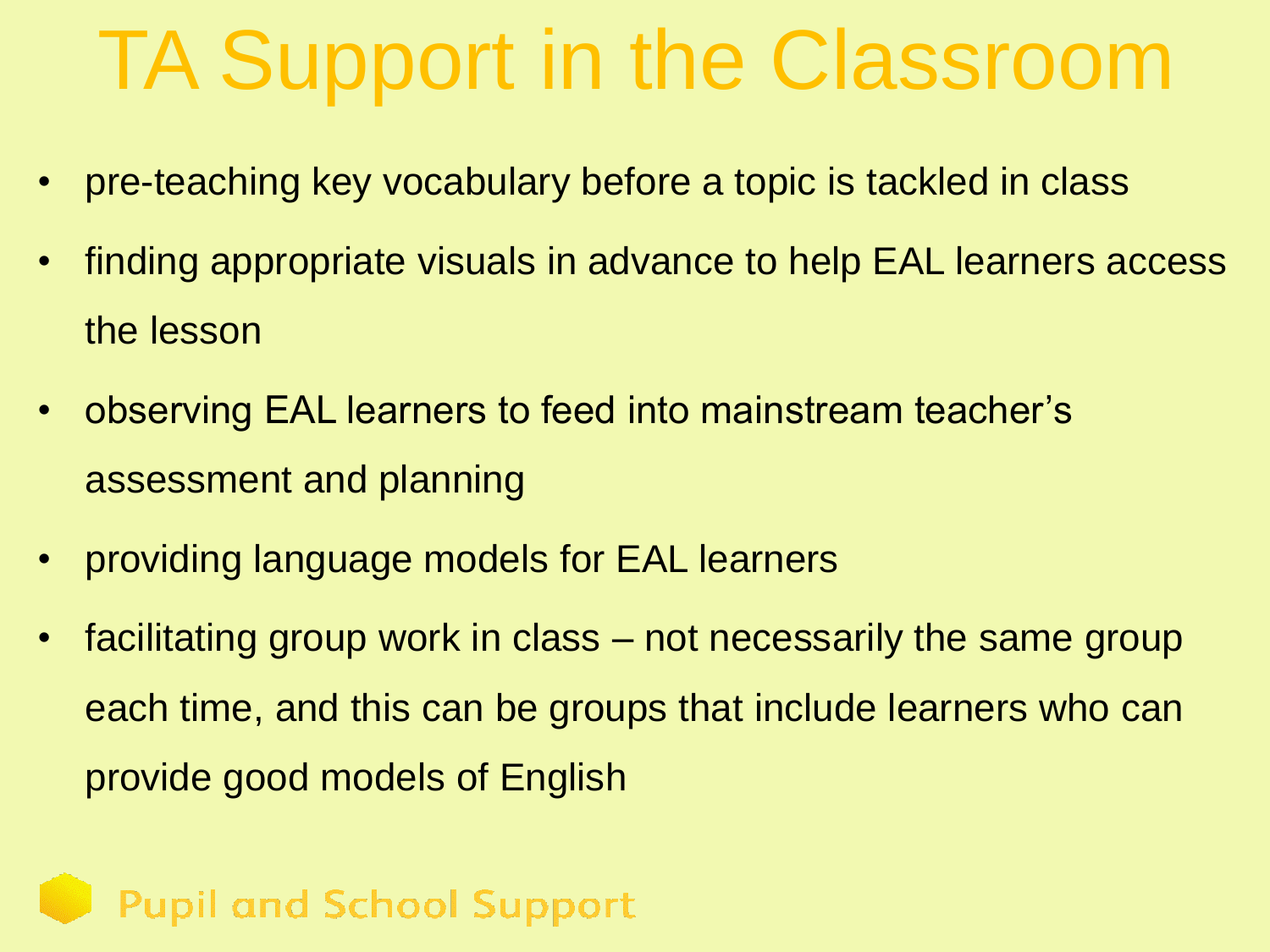## TA Support in the Classroom

- contributing towards planning
- supporting EAL learners' effective use of bilingual dictionaries and/or translation software
- giving beginner EAL learners an opportunity to rehearse an answer to a question privately before speaking in front of the class
- role playing with the class or subject teacher to show what the expectations of a task are – e.g. demonstrating and modelling the expected language for group discussion (*What do you think? I don't really agree with that because …*).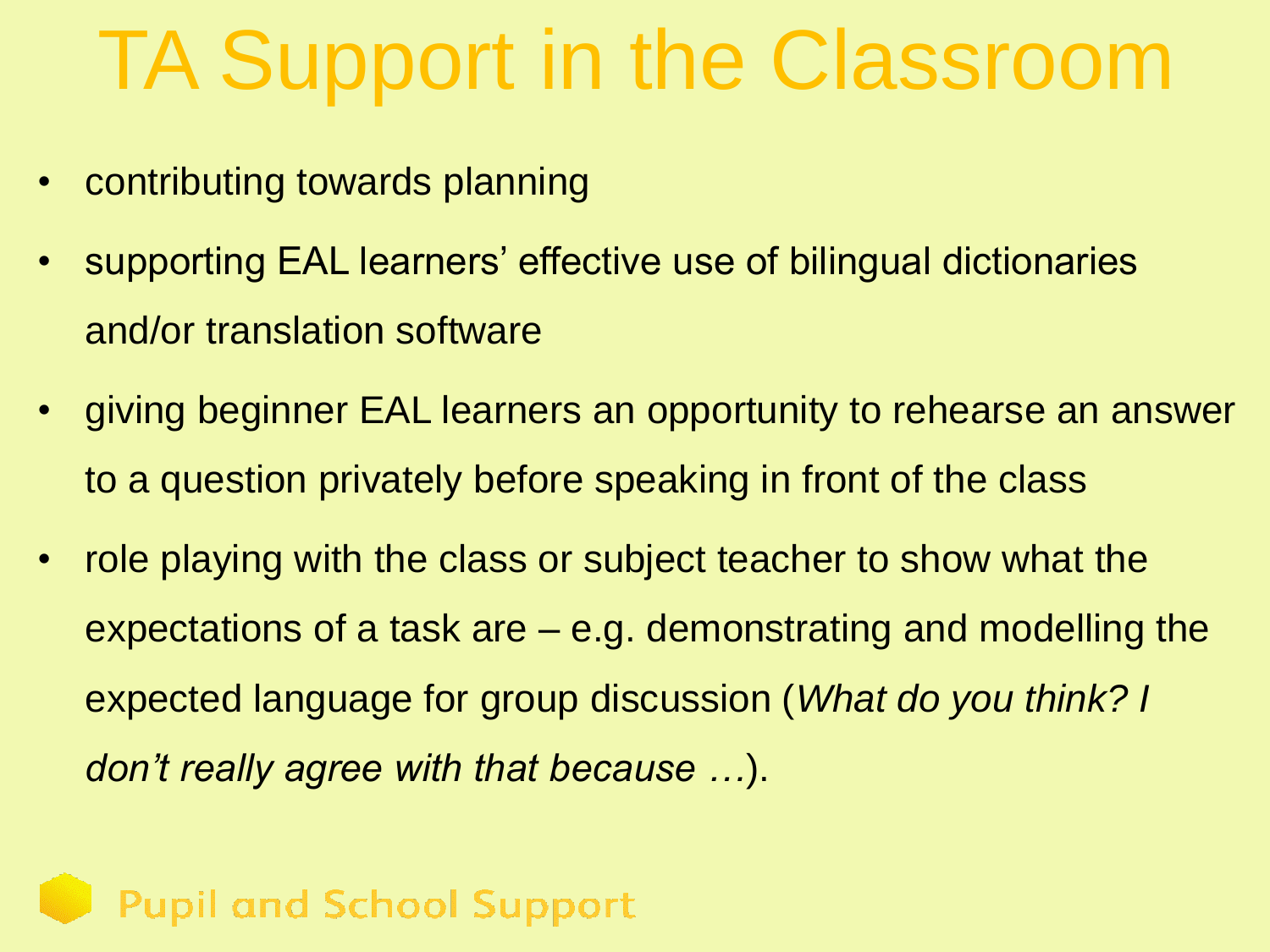## BTA Support in the Classroom

- contribute to school awareness of the needs of bilingual learners
- facilitate appropriate use of EAL learners' other language skills
- interpret key words and instructions
- use first language to explore concepts in greater depth
- feed knowledge of learners' understanding of key concepts into the teacher's assessment and planning

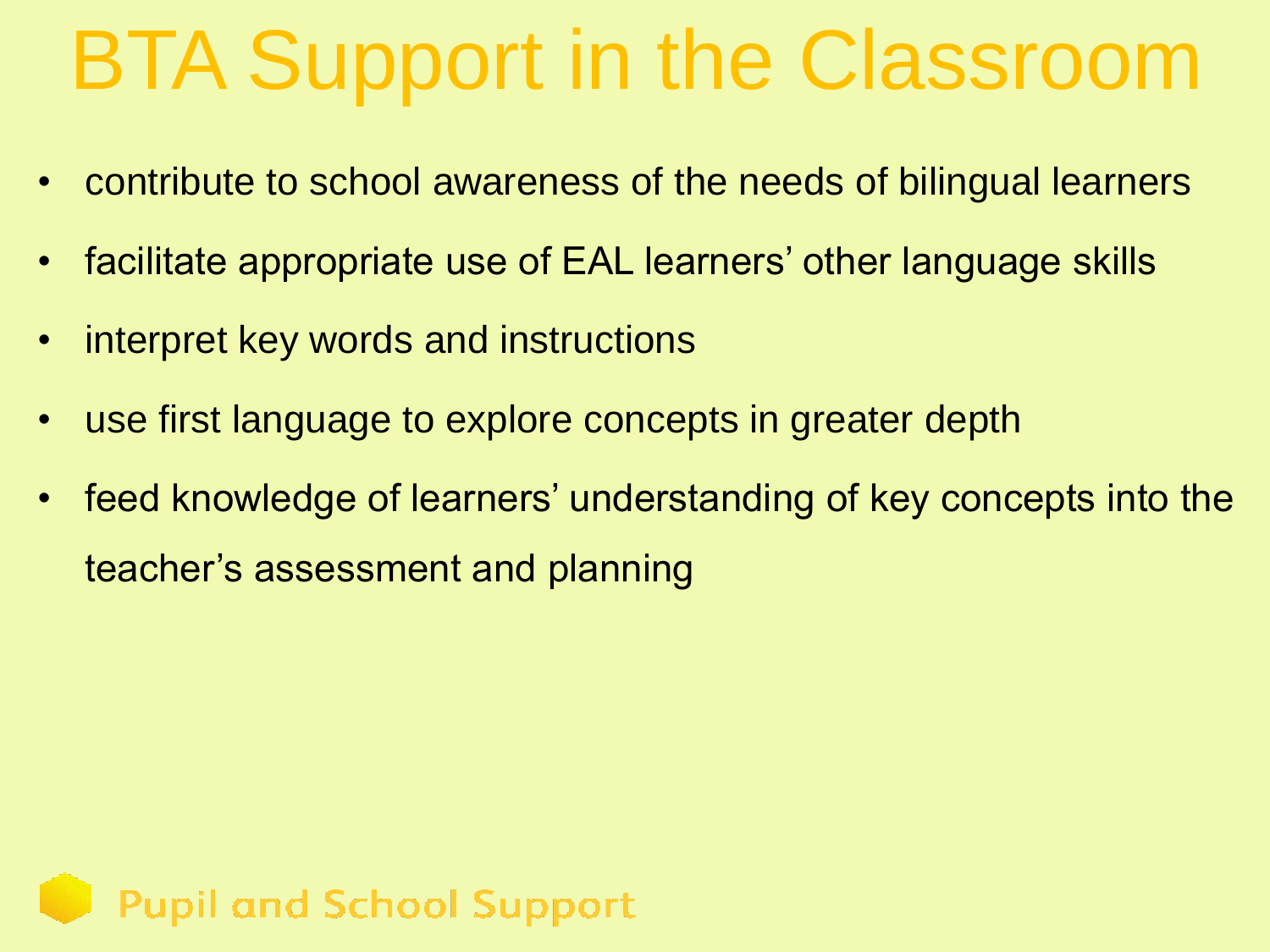## Strategies For Auditing Provision

| <b>Method</b>                       | <b>Pros</b> | <b>Cons</b> |
|-------------------------------------|-------------|-------------|
| <b>Learning walks</b>               |             |             |
| <b>Observations</b>                 |             |             |
| <b>Individual audit</b>             |             |             |
| <b>Stakeholder</b><br>consultations |             |             |
| Other?                              |             |             |